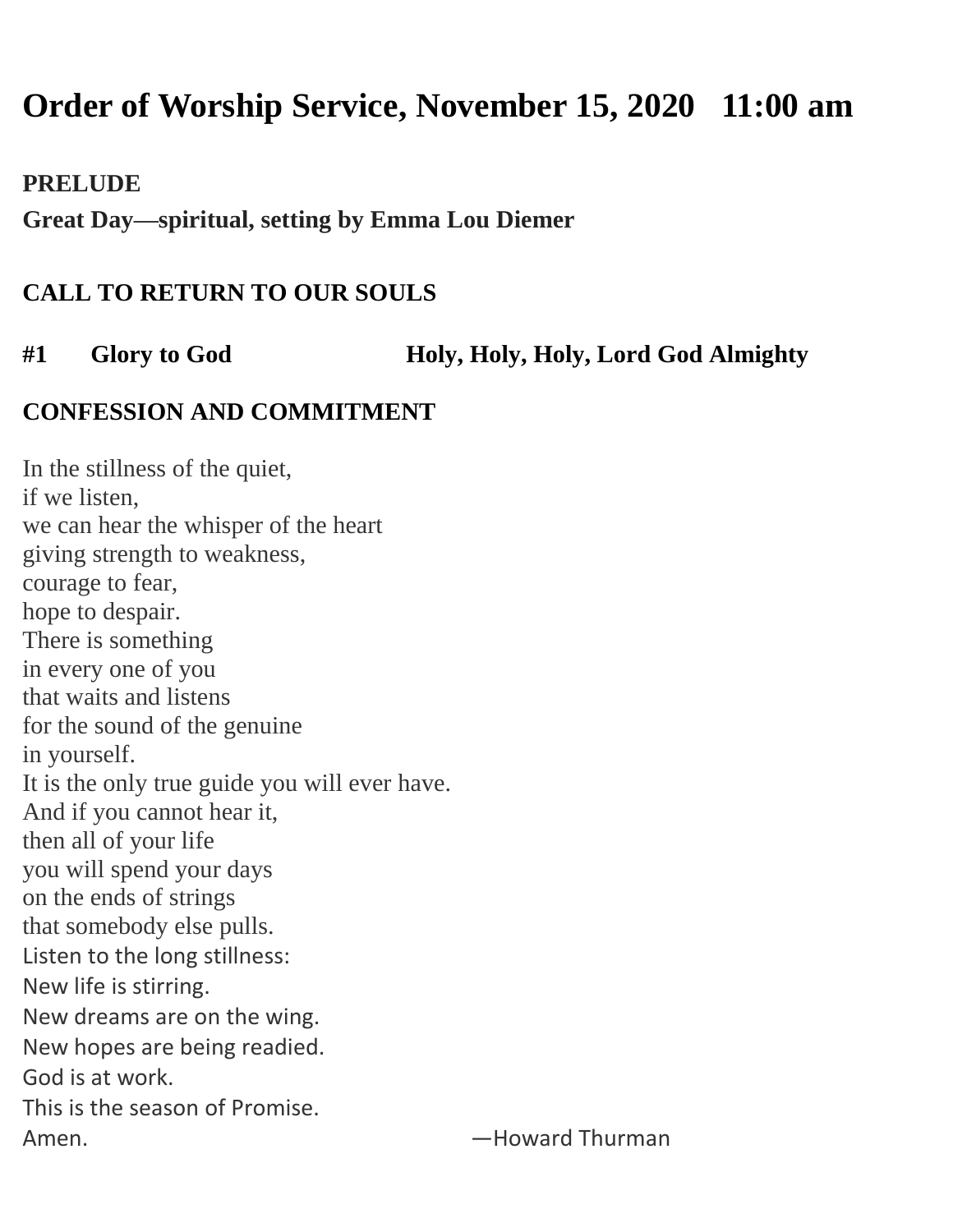**Sung Response Insert from Singing Circle Songbook We've Come This Far by Faith (words altered for Westport)** 

**Bible readings: Emma Witbolsfeugen**

**Matthew 13:1-13, Matthew 14:13-34**

#### **SUNG RESPONSE TO BIBLE READINGS**

**#445 Blue Presbyterian Hymnal Great Day! (2 stanzas in hymnal))**

**Plus added 3**  $\bf{W}$ **e** call on all courageous souls!  **God's going to build up Zion's walls! To join in reaching freedom's goal! God's going to build up Zion's walls!**

**Message SCOTT The People Need Healing!**

**Anthem Down to the River to Pray— arr. Sheldon Curry** \

#### **WELCOME**

**Intercessory Prayer SCOTT—-with comments by people on FB <b>DEANNA** will read these in spaces of silence)…conclude with the Lord's Prayer and Sung Response…..

| #392 Glory to God Jesus, We Are Here | 1. English: Jesus We Are here |
|--------------------------------------|-------------------------------|
|                                      | 2. Teacher, We Are Here)      |
|                                      | 3. Shona (Jesu tawa pano)     |